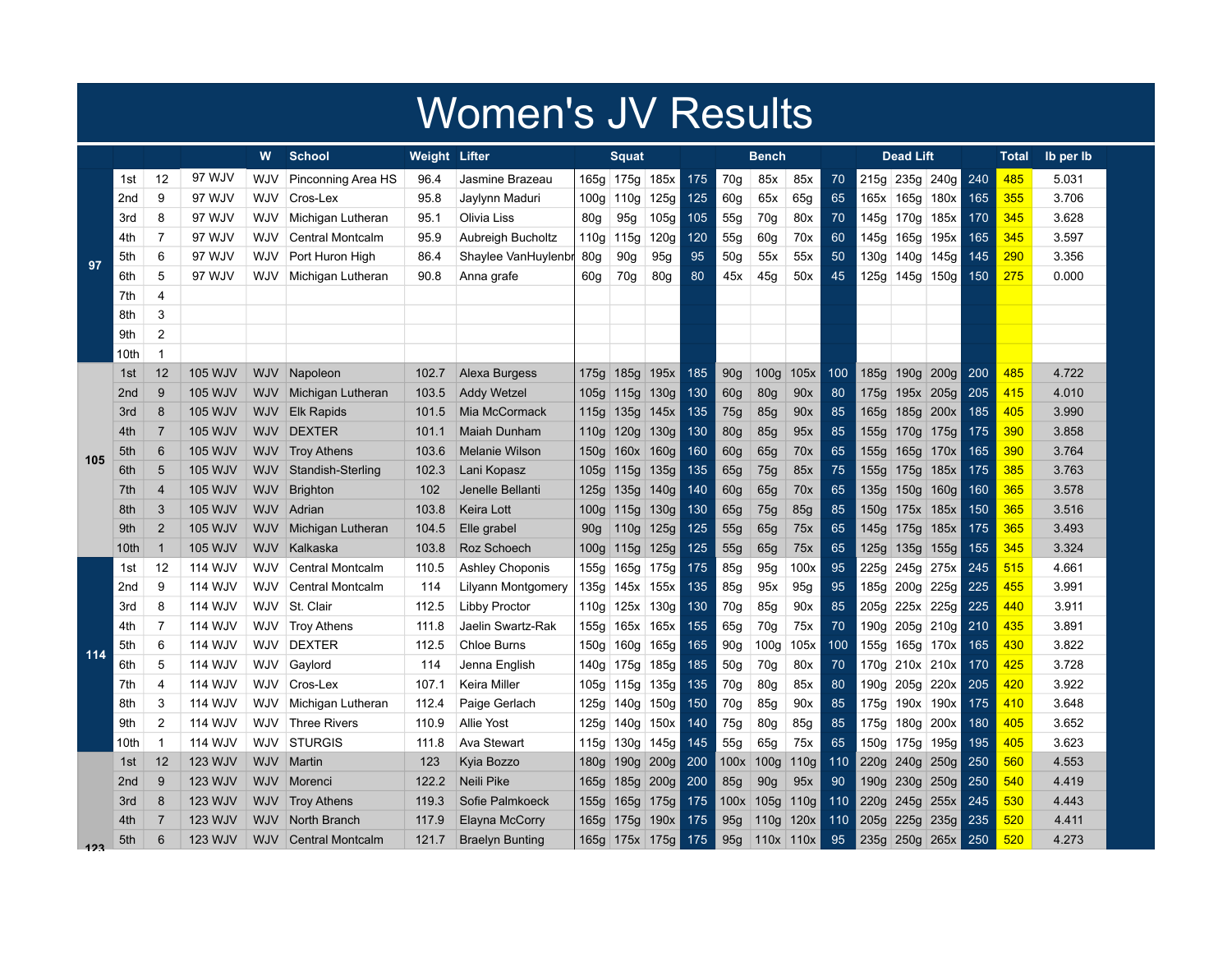| 123 |                  |                |                |            |                         |       |                         |                  |                  |                  |     |                  |                  |                  |     |                  |      |                |     |     |       |
|-----|------------------|----------------|----------------|------------|-------------------------|-------|-------------------------|------------------|------------------|------------------|-----|------------------|------------------|------------------|-----|------------------|------|----------------|-----|-----|-------|
|     | 6th              | 5              | <b>123 WJV</b> | <b>WJV</b> | North Branch            | 117.2 | <b>Haven Link</b>       | 160g             | 175x 175x        |                  | 160 | 100q             | 105g             | 110 <sub>g</sub> | 110 | 210q             |      | 230g 245g      | 245 | 515 | 4.394 |
|     | 7th              | $\overline{4}$ | 123 WJV        | <b>WJV</b> | <b>Troy Athens</b>      | 120.5 | <b>Caroline Cubitt</b>  | 185g             | 195g             | 205x             | 195 | 80 <sub>g</sub>  | 85g              | 90x              | 85  | 205q             | 215g | 225g           | 225 | 505 | 4.191 |
|     | 8th              | 3              | <b>123 WJV</b> | <b>WJV</b> | Standish-Sterling       | 115.1 | Sami Kopasz             | 145g             | 165x             | 165g             | 165 | 90 <sub>g</sub>  | 100x             | 100x             | 90  | 210q             |      | 240x 240g      | 240 | 495 | 4.301 |
|     | 9th              | $\overline{2}$ | 123 WJV        | <b>WJV</b> | Port Huron Northern     | 121   | <b>Natalie Turner</b>   | 150 <sub>g</sub> | 165g             | 170x             | 165 | 100 <sub>g</sub> | 105g             | 110x             | 105 | 220x             | 225g | 240x           | 225 | 495 | 4.091 |
|     | 10 <sub>th</sub> | $\overline{1}$ | 123 WJV        | <b>WJV</b> | Ionia                   | 121.6 | Isabella Vasquez        | 150g             | 165g             | 180g             | 180 | 95g              | 105g             | 110g             | 110 | 185g             |      | 205x 205g      | 205 | 495 | 4.071 |
|     | 1st              | 12             | 132 WJV        | WJV        | Almont                  | 130.7 | Lola Battaglia          | 215g             | 225g             | 235x             | 225 | 95g              | 105g             | 115x             | 105 | 225a             |      | 230x 230x      | 225 | 555 | 4.246 |
|     | 2 <sub>nd</sub>  | 9              | 132 WJV        | WJV        | <b>Troy Athens</b>      | 124.2 | Ashlyn Andrzejewski     | 185g             | 200x             | 200 <sub>g</sub> | 200 | 90 <sub>g</sub>  | 95x              | 95x              | 90  | 230g             |      | 245g 265x      | 245 | 535 | 4.308 |
|     | 3rd              | 8              | 132 WJV        | WJV        | Cros-Lex                | 129.9 | Clara Malick            | 155g             | 170x             | 170g             | 170 | 85g              | 90 <sub>g</sub>  | 95g              | 95  | 230g             | 255g | 265g           | 265 | 530 | 4.080 |
|     | 4th              | 7              | 132 WJV        | WJV        | Lake Orion              | 130.9 | Rylee Limberger         | 105g             | 130g             | 145g             | 145 | 85g              | 95x              | 95x              | 85  | 245g             | 275g | 300x           | 275 | 505 | 3.858 |
| 132 | 5th              | 6              | 132 WJV        | WJV        | <b>Three Rivers</b>     | 126.9 | London Hoffmaster       | 145g             | 160 <sub>g</sub> | 175x             | 160 | 75g              | 90 <sub>g</sub>  | 100x             | 90  | 220g             | 245g | 250x           | 245 | 495 | 3.901 |
|     | 6th              | 5              | 132 WJV        | WJV        | Flushing                | 128   | Kennedy Thuma           | 140 <sub>g</sub> | 170g             | 180g             | 180 | 90g              | 105 <sub>g</sub> | 110x             | 105 | 185g             | 205x | 205g           | 205 | 490 | 3.828 |
|     | 7th              | $\overline{4}$ | 132 WJV        | WJV        | LakeVille               | 131.8 | Natalie Littleton       | 145g             | 160g             | 185x             | 160 | 80g              | 90 <sub>q</sub>  | 100x             | 90  | 200g             | 225g | 235g           | 235 | 485 | 3.680 |
|     | 8th              | 3              | 132 WJV        | WJV        | Lake Orion              | 102.5 | Zoe Tison               | 165g             | 190g             | 200x             | 190 | 75g              | 80x              | 80x              | 75  | 195g             |      | 215g 220x      | 215 | 480 | 4.683 |
|     | 9th              | $\Omega$       | 132 WJV        | WJV        | Lake Orion              | 126.2 | Eliana Beach            | 150g             | 160g             | 175g             | 175 | 70g              | 80g              | 85x              | 80  | 195g             | 210g | 225g           | 225 | 480 | 3.803 |
|     | 10th             | -1             | 132 WJV        | <b>WJV</b> | <b>DEXTER</b>           | 130.9 | Lexi Boff               | 120g             | 140 <sub>g</sub> | 145g             | 145 | 95q              | 100x             | 105x             | 95  | 215g             | 225g | 240g           | 240 | 480 | 3.667 |
|     | 1st              | 12             | <b>145 WJV</b> | <b>WJV</b> | Henry Ford II           | 141.3 | Gabriella Mecca         | 245g             | 255g             | 265x             | 255 | 100 <sub>g</sub> | 105g             | 110 <sub>g</sub> | 110 | 230g             | 250g | 280g           | 280 | 645 | 4.565 |
|     | 2 <sub>nd</sub>  | 9              | <b>145 WJV</b> | <b>WJV</b> | <b>Troy Athens</b>      | 132.5 | <b>Addison Cosgrove</b> | 215g             | 230x             | 230g             | 230 | 115g             | 120g             | 125x             | 120 | 255g             | 270g | 285g           | 285 | 635 | 4.792 |
|     | 3rd              | 8              | <b>145 WJV</b> | <b>WJV</b> | Almont                  | 143.6 | <b>Avery Peake</b>      | 235g             | 240g             | 260x             | 240 | 90 <sub>g</sub>  | 95g              | 100x             | 95  | 280q             | 300x | 300x           | 280 | 615 | 4.283 |
|     | 4th              | $\overline{7}$ | <b>145 WJV</b> | WJV        | Martin                  | 133.2 | <b>Elizabeth Reinke</b> | 165g             | 185g             | 210g             | 210 | 90 <sub>q</sub>  | 110g             | 120g             | 120 | 220q             |      | 250g 270g      | 270 | 600 | 4.505 |
|     | 5th              | 6              | <b>145 WJV</b> | WJV        | <b>Troy Athens</b>      | 136.8 | <b>Avery Appledorn</b>  | 205 <sub>g</sub> |                  | $215g$ 225x      | 215 | 110x             | 110g             | 115x             | 110 | 225q             |      | 240g 255g      | 255 | 580 | 4.240 |
| 145 | 6th              | $\overline{0}$ | <b>145 WJV</b> | WJV        | <b>Troy Athens</b>      | 137.4 | <b>Emily Mendrick</b>   | 190 <sub>g</sub> | $210x$ 210x      |                  | 190 | 95g              | 100g             | 105x             | 100 | 260 <sub>g</sub> | 285g | 295x           | 285 | 575 | 4.185 |
|     | 7th              | $\overline{4}$ | <b>145 WJV</b> | WJV        | Henry Ford II           | 141.3 | Destiny Goniwiecha      | 180g             | 190g             | 200g             | 200 | 95g              | 105g             | 110 <sub>g</sub> | 110 | 230q             | 245g | 260g           | 260 | 570 | 4.034 |
|     | 8th              | 3              | <b>145 WJV</b> | <b>WJV</b> | Grand Haven High Sc     | 144.1 | Mariana Perez Ramir     | 190 <sub>g</sub> | 200 <sub>g</sub> | 215g             | 215 | 120x             | 120g             | 135x             | 120 | 205g             | 220g | 235g           | 235 | 570 | 3.956 |
|     | 9th              | $\overline{2}$ | <b>145 WJV</b> | <b>WJV</b> | Adrian                  | 139.6 | Natalie Gilliam         | 160 <sub>g</sub> | 175g             | 185g             | 185 | 90 <sub>g</sub>  | 100 <sub>g</sub> | 110 <sub>g</sub> | 110 | 195g             | 215g | 230g           | 230 | 525 | 3.761 |
|     | 10th             | $\mathbf 0$    | <b>145 WJV</b> | <b>WJV</b> | Henry Ford II           | 143.2 | Jenna Walters           | 190x             | 200 <sub>g</sub> | 210g             | 210 | 75g              | 85g              | 95x              | 85  | 200g             | 220g | 230g           | 230 | 525 | 3.666 |
|     | 1st              | 12             | <b>155 WJV</b> | WJV        | <b>Buchanan</b>         | 154.5 | <b>Faith Bartley</b>    | 215g             | 235g             | 260x             | 235 | 100g             | 110g             | 115x             | 110 | 300g             | 325g | 350x           | 325 | 670 | 4.337 |
|     | 2nd              | 9              | <b>155 WJV</b> | WJV        | <b>Troy Athens</b>      | 151.1 | Angie Leonard           |                  | 210x 220g        | 230g             | 230 | 105g             | 115g             | 120g             | 120 | 245g             | 260g | 275g           | 275 | 625 | 4.136 |
|     | 3rd              | 8              | <b>155 WJV</b> | WJV        | Henry Ford II           | 148.9 | Samantha Norrito        | 205 <sub>g</sub> | 215x             | 215x             | 205 | 105g             | 110g             | 120x             | 110 | 230g             | 255g | 290g           | 290 | 605 | 4.063 |
|     | 4th              | $\overline{7}$ | <b>155 WJV</b> | WJV        | <b>Troy Athens</b>      | 145.7 | <b>Brooke Lee</b>       | 195g             | 210g             | 225x             | 210 | 125g             | 130g             | 135x             | 130 | 210g             | 225g | 240g           | 240 | 580 | 3.981 |
| 155 | 5th              | 6              | <b>155 WJV</b> | WJV        | Almont                  | 151.7 | <b>Bella Medley</b>     | 205g             | 215g             | 230g             | 230 | 105g             | 110x             | 110x             | 105 | 225g             | 235g | 245g           | 245 | 580 | 3.823 |
|     | 6th              | 5              | 155 WJV        | WJV        | Almont                  | 154   | Grace VanDyke           | 180g             | 190x             | 190g             | 190 | 95g              | 100x             | 100x             | 95  | 260g             | 270g | 275g           | 275 | 560 | 3.636 |
|     | 7th              | $\mathbf 0$    | <b>155 WJV</b> | WJV        | Almont                  | 151.5 | <b>Isabelle Malcolm</b> | 175x             | 175g             | 185g             | 185 | 95g              | 105g             | 110x             | 105 | 240g             | 255g | 260x           | 255 | 545 | 3.597 |
|     | 8th              | 3              | <b>155 WJV</b> | WJV        | Yale                    | 147   | <b>Emily Rozumny</b>    | 155g             | 165g             | 175g             | 175 | 75g              | 85x              | 85g              | 85  | 265g             | 280g | 300x           | 280 | 540 | 3.673 |
|     | 9th              | $\Omega$       | <b>155 WJV</b> | WJV        | Almont                  | 149.7 | Leah Kull               | 185g             | 200x             | 200 <sub>g</sub> | 200 | 90 <sub>g</sub>  | 100 <sub>g</sub> | 110g             | 110 | 230g             |      | 245x 245x      | 230 | 540 | 3.607 |
|     | 10th             | -1             | <b>155 WJV</b> | WJV        | <b>Central Montcalm</b> | 147.8 | Lilliann McGuire        | 175g             | 185g             | 195x             | 185 | 85g              | 95x              | 110x             | 85  | 230g             | 250g | 260g           | 260 | 530 | 3.586 |
|     | 1st              | 12             | <b>165 WJV</b> | <b>WJV</b> | <b>Troy Athens</b>      | 158.8 | <b>Claire Dunneback</b> | 225g             | 240g             | 265g             | 265 | 150g             | 160 <sub>g</sub> | 170x             | 160 | 295g             | 315g | 325x           | 315 | 740 | 4.660 |
|     | 2 <sub>nd</sub>  | 9              | <b>165 WJV</b> | <b>WJV</b> | Grand Haven High Sc     | 157.9 | Olivia Schafer          | 215g             | 225g             | 240x             | 225 | 160 <sub>g</sub> | 170g             | 175g             | 175 | 260g             | 285g | 305g           | 305 | 705 | 4.465 |
|     | 3rd              | 8              | <b>165 WJV</b> | <b>WJV</b> | <b>Harper Creek</b>     | 161.6 | Celia Kyger             | 180g             | 200g             | 220g             | 220 | 105g             | 115g             | 125x             | 115 | 230g             | 265g | 290g           | 290 | 625 | 3.868 |
|     | 4th              | 7              | <b>165 WJV</b> | WJV        | <b>Mesick</b>           | 159.9 | <b>Harmony Harris</b>   | 175g             |                  | 195g 215g        | 215 | 95g              | 105x             | 105g             | 105 | 265g             |      | $290g$ 305x    | 290 | 610 | 3.815 |
| 165 | 5th              | 6              | <b>165 WJV</b> | <b>WJV</b> | North Branch            | 156.6 | Ava Ide                 |                  | 180g 200g 205g   |                  | 205 | 90 <sub>g</sub>  | 105g             | 110x             | 105 |                  |      | 215g 235g 245g | 245 | 555 | 3.544 |
|     |                  |                |                |            |                         |       |                         |                  |                  |                  |     |                  |                  |                  |     |                  |      |                |     |     |       |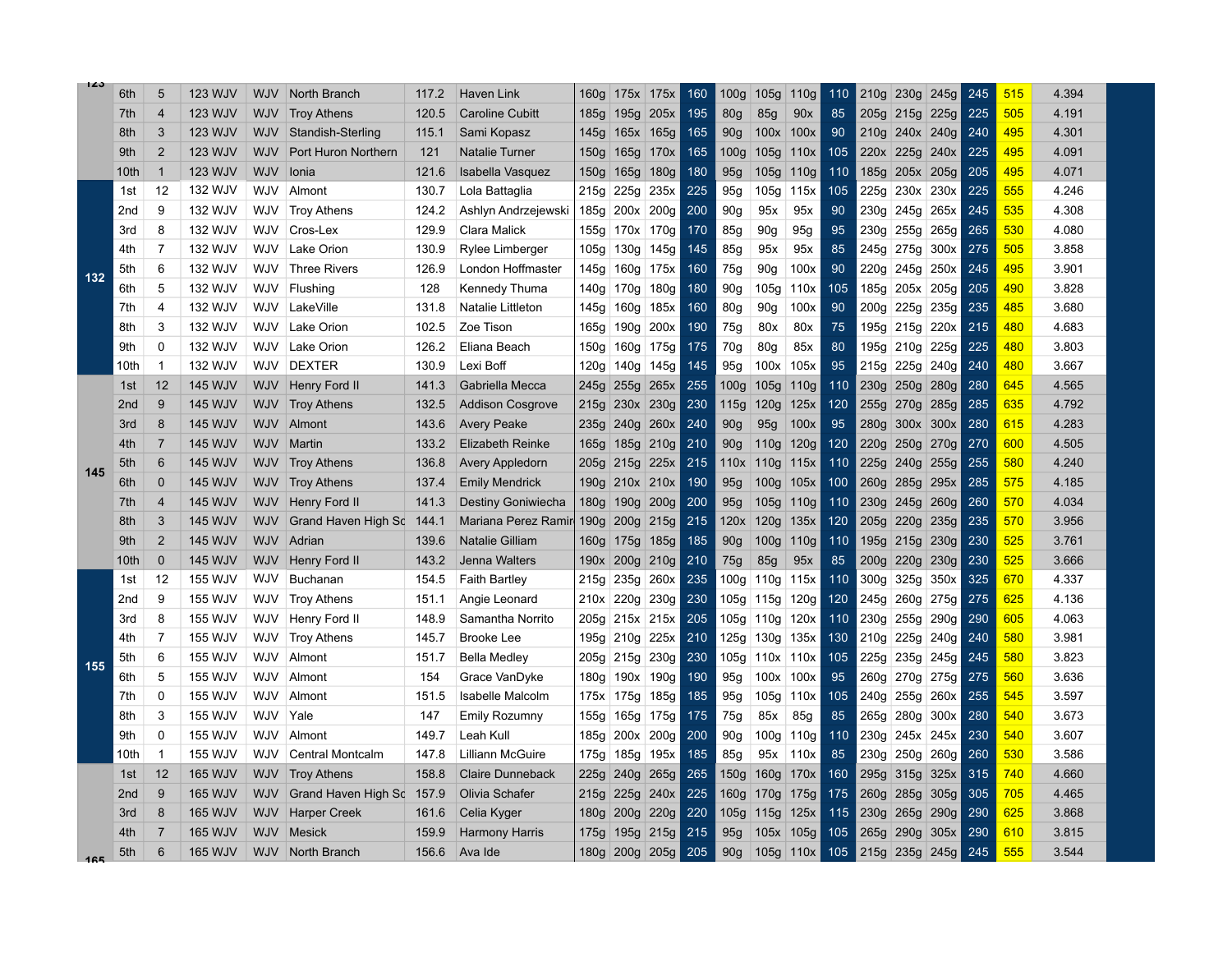| 165 | 6th             | 5              | <b>165 WJV</b> | <b>WJV</b> | <b>Elk Rapids</b>       | 155.6 | <b>Violet Sumerix</b>  | 165g             | 175g             | 185g             | 185 | 105g             | 115g             | 120x             | 115 | 215g             | 235g | 260x             | 235 | 535 | 3.438 |
|-----|-----------------|----------------|----------------|------------|-------------------------|-------|------------------------|------------------|------------------|------------------|-----|------------------|------------------|------------------|-----|------------------|------|------------------|-----|-----|-------|
|     | 7th             | $\overline{4}$ | <b>165 WJV</b> | <b>WJV</b> | <b>Central Montcalm</b> | 158.9 | <b>Rieley Dennis</b>   | 185g             | 195x             | 200g             | 200 | 85g              | 95x              | 95x              | 85  | 200q             | 225g | 240g             | 240 | 525 | 3.304 |
|     | 8th             | 3              | <b>165 WJV</b> | <b>WJV</b> | Port Huron High         | 161   | Lalia Manning          | 135x             | 150x             | 150g             | 150 | 90 <sub>g</sub>  | 95g              | 100x             | 95  | 235g             | 255g | 265g             | 265 | 510 | 3.168 |
|     | 9th             | $\overline{2}$ | <b>165 WJV</b> | <b>WJV</b> | Dowagiac                | 163.6 | <b>Anslie Saylor</b>   | 175x             | 185g             | 200x             | 185 | 75g              | 85g              | 90x              | 85  | 195g             | 230g | 240g             | 240 | 510 | 3.117 |
|     | 10th            | -1             | <b>165 WJV</b> | <b>WJV</b> | <b>STURGIS</b>          | 157.6 | Jane Toner             | 125g             | 140g             | 150g             | 150 | 65g              | 75g              | 80x              | 75  | 200g             | 220g | 230g             | 230 | 455 | 2.887 |
|     | 1st             | 12             | <b>181 WJV</b> | WJV        | <b>Troy Athens</b>      | 169.1 | Reya Johnson           | 265g             | 285g             | 305g             | 305 | 140g             | 150 <sub>g</sub> | 155g             | 155 | 305g             | 330g | 355x             | 330 | 790 | 4.672 |
|     | 2 <sub>nd</sub> | 9              | <b>181 WJV</b> | WJV        | Cros-Lex                | 178.3 | Jaylin Schmidt         | 240x             | 240x             | 250g             | 250 | 105g             | 110g             | 115g             | 115 | 250g             |      | 260g 275g        | 275 | 640 | 3.589 |
|     | 3rd             | 8              | <b>181 WJV</b> | WJV        | <b>LAKEVIEW SCS</b>     | 166.9 | ERICA GABRIEL          | 210g             | 220g             | 230g             | 230 | 105x             | 110g             | 115g             | 115 | 240g             | 250g | 265g             | 265 | 610 | 3.655 |
|     | 4th             | $\overline{7}$ | 181 WJV        | WJV        | <b>MONA SHORES</b>      | 178.6 | Kylie Dusenberry       | 165g             | 215x             | 215g             | 215 | 105g             | 140g             | 145x             | 140 | 175g             | 230x | 235g             | 235 | 590 | 3.303 |
| 181 | 5th             | 6              | <b>181 WJV</b> | WJV        | Martin                  | 167.8 | Graviela Romero        | 185g             | 195g             | 225g             | 225 | 75g              | 80g              | 95x              | 80  | 220g             | 250g | 280g             | 280 | 585 | 3.486 |
|     | 6th             | 5              | <b>181 WJV</b> | WJV        | Millington              | 180   | Karlie Sherman         | 225g             | 245x             | 245x             | 225 | 95q              | 105x             | 105x             | 95  | 225g             | 245g | 265g             | 265 | 585 | 3.250 |
|     | 7th             | $\overline{4}$ | 181 WJV        | WJV        | <b>Central Lake</b>     | 180.3 | Elizabeth Ferry        | 200g             | 215g             | 225x             | 215 | 100g             | 110 <sub>g</sub> | 115g             | 115 | 230g             | 245g | 255g             | 255 | 585 | 3.245 |
|     | 8th             | 3              | <b>181 WJV</b> | WJV        | <b>Central Montcalm</b> | 169.9 | Eva Ross               | 185g             | 190g             | 215g             | 215 | 80g              | 90 <sub>g</sub>  | 105g             | 105 | 215g             | 225g | 260g             | 260 | 580 | 3.414 |
|     | 9th             | $\overline{2}$ | <b>181 WJV</b> | WJV        | Decatur                 | 177.7 | Mikayla Dierickx       | 185g             | 200g             | 215g             | 215 | 95g              | 110g             | 115g             | 115 | 205g             | 235g | 250g             | 250 | 580 | 3.602 |
|     | 10th            | -1             | <b>181 WJV</b> | WJV        | Michigan Lutheran       | 180.5 | Kaylee Schebel         | 150 <sub>g</sub> | 180 <sub>g</sub> | 200 <sub>g</sub> | 200 | 85g              | 105g             | 110x             | 105 | 225g             | 260g | 280x             | 260 | 565 | 3.130 |
|     | 1st             | 12             | <b>198 WJV</b> | <b>WJV</b> | Kalkaska                | 193.3 | Jenna Spence           | 260g             | 285g             | 300g             | 300 | 130g             | 145g             | 150x             | 145 | 300 <sub>g</sub> | 335g | 345g             | 345 | 790 | 4.087 |
|     | 2 <sub>nd</sub> | 9              | <b>198 WJV</b> | <b>WJV</b> | Edwardsburg             | 189.2 | <b>Abby Pryor</b>      | 225g             | 245g             | 260g             | 260 | 120g             | <b>125g</b>      | 135g             | 135 | 265g             | 285g | 300g             | 300 | 695 | 3.673 |
| 198 | 3rd             | 8              | <b>198 WJV</b> | <b>WJV</b> | North Branch            | 195.7 | Caleigh Goss           | 180g             | 195g             | 205g             | 205 | 110g             | 120g             | 130x             | 120 | 290g             | 305g | 320g             | 320 | 645 | 3.296 |
|     | 4th             | $\overline{7}$ | <b>198 WJV</b> | <b>WJV</b> | <b>EPBP</b>             | 193.2 | <b>Grace McArdle</b>   | 205g             | 225g             | 240g             | 240 | 95q              | 110 <sub>g</sub> | 115g             | 115 | 220q             | 270g | 285g             | 285 | 640 | 3.313 |
|     | 5th             | 6              | <b>198 WJV</b> | <b>WJV</b> | <b>DEXTER</b>           | 193.2 | Lily Burns             | 200 <sub>g</sub> | 210g             | 225g             | 225 | 100g             | 110 <sub>g</sub> | 120x             | 110 | 265q             | 285g | 300 <sub>g</sub> | 300 | 635 | 3.287 |
|     | 6th             | 5              | <b>198 WJV</b> | <b>WJV</b> | Millington              | 196   | Autumn Mauk            | 180g             | 210g             | 220g             | 220 | 95q              | 110 <sub>g</sub> | 120x             | 110 | 250g             | 275g | 300g             | 300 | 630 | 3.214 |
|     | 7th             | $\overline{4}$ | <b>198 WJV</b> | WJV        | Standish-Sterling       | 185.1 | Emily Jackson          | 225g             | 240x             | 255x             | 225 | 120x             | 120g             | 125g             | 125 | 230g             | 235g | 265g             | 265 | 615 | 3.323 |
|     | 8th             | 3              | <b>198 WJV</b> | WJV        | Cros-Lex                | 193.6 | Natalie Berk           |                  | 200x 200g        | 210x             | 200 | 95g              | 100x             | 100 <sub>g</sub> | 100 | 235g             | 245g | 260x             | 245 | 545 | 2.815 |
|     | 9th             | $\overline{2}$ | <b>198 WJV</b> | <b>WJV</b> | Almont                  | 192.9 | Natalie Arredondo      | 165x             | 185g             | 205g             | 205 | 95g              | 100 <sub>g</sub> | 105x             | 100 | 210g             | 225g | 260x             | 225 | 530 | 2.748 |
|     | 10th            | -1             | <b>198 WJV</b> | <b>WJV</b> | Paw Paw                 | 195   | <b>Angel Miller</b>    | 135g             | 150g             | 165g             | 165 | 75g              | 85g              | 95x              | 85  | 200 <sub>g</sub> | 240g | 275g             | 275 | 525 | 2.692 |
|     | 1st             | 12             | <b>220 WJV</b> | WJV        | Lake Orion              | 201.7 | Bella Delong           | 235g             | 245x             | 250g             | 250 | 145g             | 155g             | 160x             | 155 | 315g             | 325g | 335g             | 335 | 740 | 3.669 |
|     | 2 <sub>nd</sub> | 9              | 220 WJV        | WJV        | <b>STURGIS</b>          | 206   | <b>Riley Northrop</b>  | 245g             | 260x             | 260g             | 260 | 125g             | 135x             | 135x             | 125 | 295g             | 315g | 325x             | 315 | 700 | 3.398 |
|     | 3rd             | 8              | <b>220 WJV</b> | WJV        | Farwell                 | 207.6 | <b>Grayson Rodgers</b> | 200x             | 230g             | 250x             | 230 | 115g             | 125g             | 130x             | 125 | 250g             | 265g | 275g             | 275 | 630 | 3.035 |
|     | 4th             | $\overline{7}$ | 220 WJV        | WJV        | Lake Orion              | 199.3 | Abby Leming            | 205g             | 215g             | 235g             | 235 | 95g              | 105x             | 105g             | 105 | 255g             | 275g | 285g             | 285 | 625 | 3.136 |
| 220 | 5th             | 6              | 220 WJV        | WJV        | Millington              | 200.4 | Klar Edenburn          | 225g             | 235x             | 240g             | 240 | 100 <sub>g</sub> | 115x             | 115x             | 100 | 250g             | 275g | 295x             | 275 | 615 | 3.069 |
|     | 6th             | 5              | 220 WJV        | WJV        | <b>DEXTER</b>           | 199.8 | Elana Burns            | 180g             | 190g             | 200 <sub>g</sub> | 200 | 95g              | 105g             | 115g             | 115 | 230g             | 240g | 260g             | 260 | 575 | 2.878 |
|     | 7th             | $\overline{4}$ | <b>220 WJV</b> | WJV        | Adrian                  | 213.4 | Ashliee Martinez       | 135g             | 170g             | 200g             | 200 | 75g              | 90x              | 90g              | 90  | 200g             | 230g | 270x             | 230 | 520 | 2.437 |
|     | 8th             | 3              | 220 WJV        | WJV        | Henry Ford II           | 207.1 | Rebecca Feldman        | 195g             | 205g             | 215g             | 215 | 85g              | 90x              | 90g              | 90  | 190g             |      | $205x$ 205g      | 205 | 510 | 2.463 |
|     | 9th             | $\overline{2}$ | 220 WJV        | WJV        | <b>EPBP</b>             | 198.8 | Emma Smith             | 195x             | 195g             | 205x             | 195 | 70x              | 70g              | 85g              | 85  | 200g             | 215g | 225g             | 225 | 505 | 2.540 |
|     | 10th            | -1             | 220 WJV        | WJV        | Cros-Lex                | 214.3 | Jennifer Baldwin       | 175g             | 190g             | 210g             | 210 | 85x              | 85g              | 95x              | 85  | 200g             | 235x | 235x             | 200 | 495 | 2.310 |
|     | 1st             | 12             | 242 WJV        | WJV        | Schoolcarft             | 235.5 | Brenna McDoanld        | 225g             | 245g             | 265g             | 265 | 95g              | 110 <sub>g</sub> | 120g             | 120 | 285g             | 330g | 355g             | 355 | 740 | 3.142 |
|     | 2 <sub>nd</sub> | 9              | 242 WJV        | <b>WJV</b> | <b>DEXTER</b>           | 239.1 | Rayne Cook             | 205g             | 220x             | 225g             | 225 | 135g             | 145g             | 150x             | 145 | 245g             | 260g | 270g             | 270 | 640 | 2.677 |
|     | 3rd             | 8              | 242 WJV        | <b>WJV</b> | <b>Lake Orion</b>       | 230.1 | Eliana Keels           | 205g             | 220g             | 235g             | 235 | 100 <sub>g</sub> | 110g             | 115x             | 110 | 265g             | 280g | 300x             | 280 | 625 | 2.716 |
|     | 4th             | -7             | 242 WJV        | <b>WJV</b> | <b>Birch Run</b>        | 237.6 | Emma Benkert           | 140g             | 160g             | 180g             | 180 | 130g             | 145x             | 145g             | 145 | 255g             |      | 270g 280g        | 280 | 605 | 2.546 |
| 242 | 5th             | 6              | <b>242 WJV</b> |            | WJV Standish-Sterling   | 239.2 | Paige Hardy            |                  | 175g 185x 185g   |                  | 185 | 85g              | 95x              | 95g              | 95  |                  |      | 235g 255g 275g   | 275 | 555 | 2.320 |
|     |                 |                |                |            |                         |       |                        |                  |                  |                  |     |                  |                  |                  |     |                  |      |                  |     |     |       |